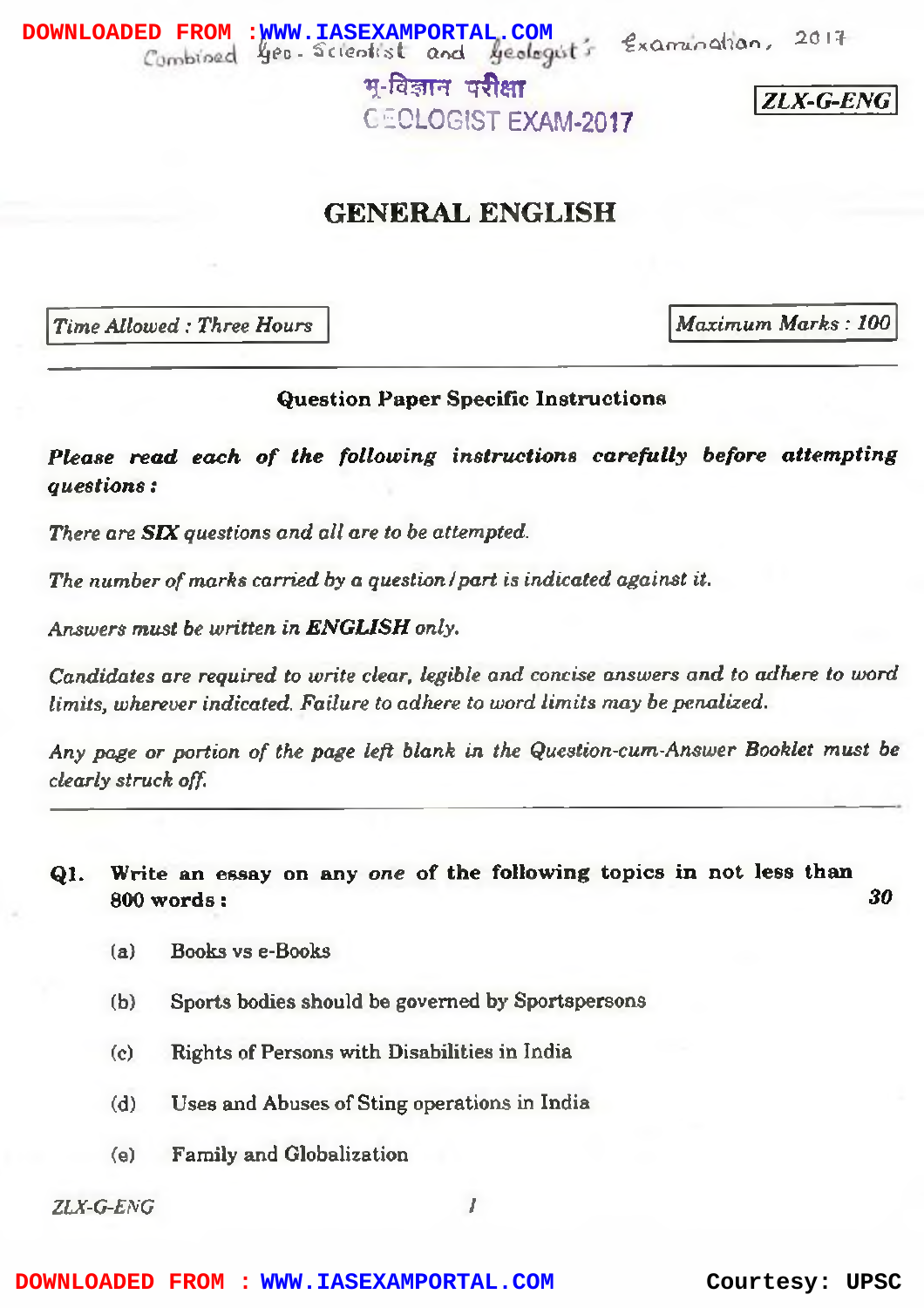### Q2. Make a précis of the following passage in about one-third of the original length, using your own w ord s: *30*

*(Note : The pr6cis must be. written only on the special sheets provided for this purpose, writing one word in each block.)*

Two principal forms of the constitution are known to history — one is called unitary and the other is federal. The two essential characteristics of a unitary constitution are : (1) the supremacy of the central polity, and (2) the absence of subsidiary sovereign polities. On the contrary, a federal constitution is marked : (1) by the existence of a central polity and subsidiary politics side by side, and (2) by each being sovereign in the field assigned to it. In other words, federation means the establishment of a dual polity. The draft constitution is a federal constitution inasmuch as it establishes what may be a dual polity. This dual polity under the proposed constitution will consist of the Union at the centre and the States at the periphery, each endowed with sovereign powers to be exercised in the field assigned to them respectively by the constitution. This dual polity resembles the American Constitution. The American polity is also a dual polity, one of it is known as the Federal government and the other government of the States which correspond respectively to the Union government and the State governments of the draft constitution. Under the American Constitution the Federal government is not a mere league of the States nor are the States administrative units or agencies of the Federal government. In the same way, the Indian Constitution proposed in the draft constitution is not a league of States nor arc the States administrative units or agencies of the Union government. Here, however, the similarities between the Indian and American Constitutions come to an end. The differences that distinguish them are more fundamental and glaring than the similarities between the two.

The points of difference between the American federation and the Indian federation are mainly two. In the USA, this dual polity is followed by a dual citizenship. In the USA there is a citizenship of the USA. But there is also a citizenship of the State. No doubt the rigours of this double citizenship are much assuaged by the Fourteenth Amendment to the Constitution of the United States which prohibits the States from taking away the rights, privileges and immunities of the citizen of the United States. At the same time, as pointed out by William Anderson, in certain political matters, including the right to vote and to hold public officc, the States may and do discriminate in

*ZLX-G-ENG 2*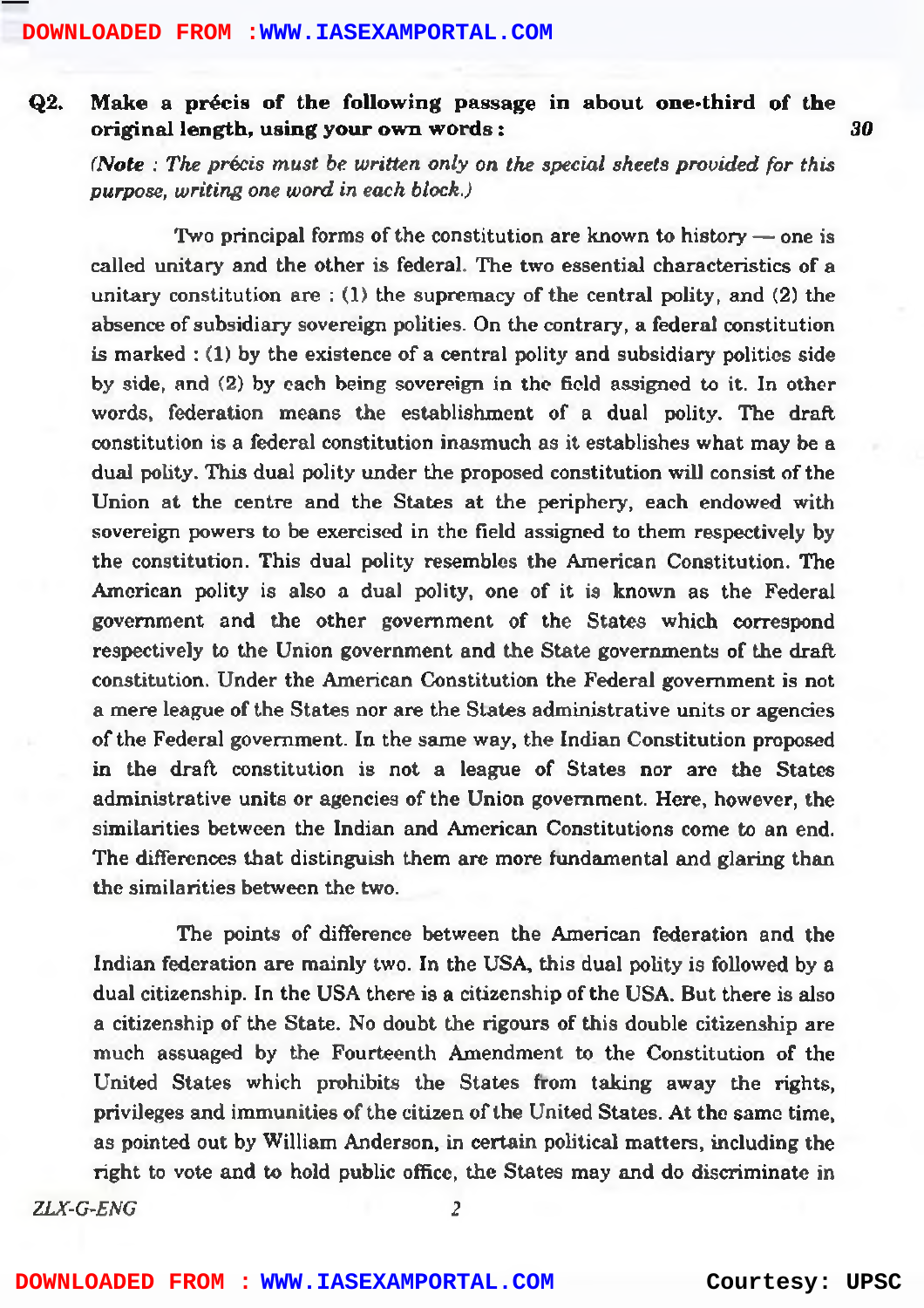favour of their own citizens. This favouritism goes even further in many cases. Thus to obtain employment in the service of a State or Local government one is in most places required to be a local resident or citizen. Similarly, in the licensing of persons for the practice of such public professions as law and medicine, residence or citizenship in the State is frequently required and in business where regulation must necessarily be strict, as in the sale of liquor, and of stocks and bonds, similar requirements have been upheld.

Each State has also certain rights in its own domain that it holds for the special advantage of its own citizens. Thus wild game and fish in a sense belong to the State. It is customary for the States to chargc higher hunting and fishing license fees to non-residents than to its own citizens. The States also charge non-residents higher tuition in the State colleges and universities, and permit only residents to be admitted to their hospitals and asylums except in emergencies.

In short, there are a number of rights that a State can grant to its own citizens or residents that it may and docs legally deny to non-residents, or grant to non-residents only on more difficult terms than those imposed on residents. These advantages, given to the citizen in his own State, constitute the special rights of State citizenship. Taken all together, they amount to a considerable difference in rights between citizens and non-citizens of the State. The transient and the temporary sojourner is everywhere under some special handicaps.

The proposed Indian Constitution is a dual polity with a single citizenship. There is only one citizenship for the whole of India. It is Indian citizenship. There is no State citizenship. Every Indian has the same rights of citizenship, no matter in what State he resides.

The dual polity of the proposed Indian Constitution differs from the dual polity of the USA in another respect. In the USA, the Constitutions of the Federal and the State governments are loosely connected. In describing the relationship between the Federal and the State governments, Bryce has said, "The central or national governments may be compared to a large building and a set of smaller buildings standing on the same ground, yet distinct from each other."

*(781 words)*

*ZLX-G-ENC*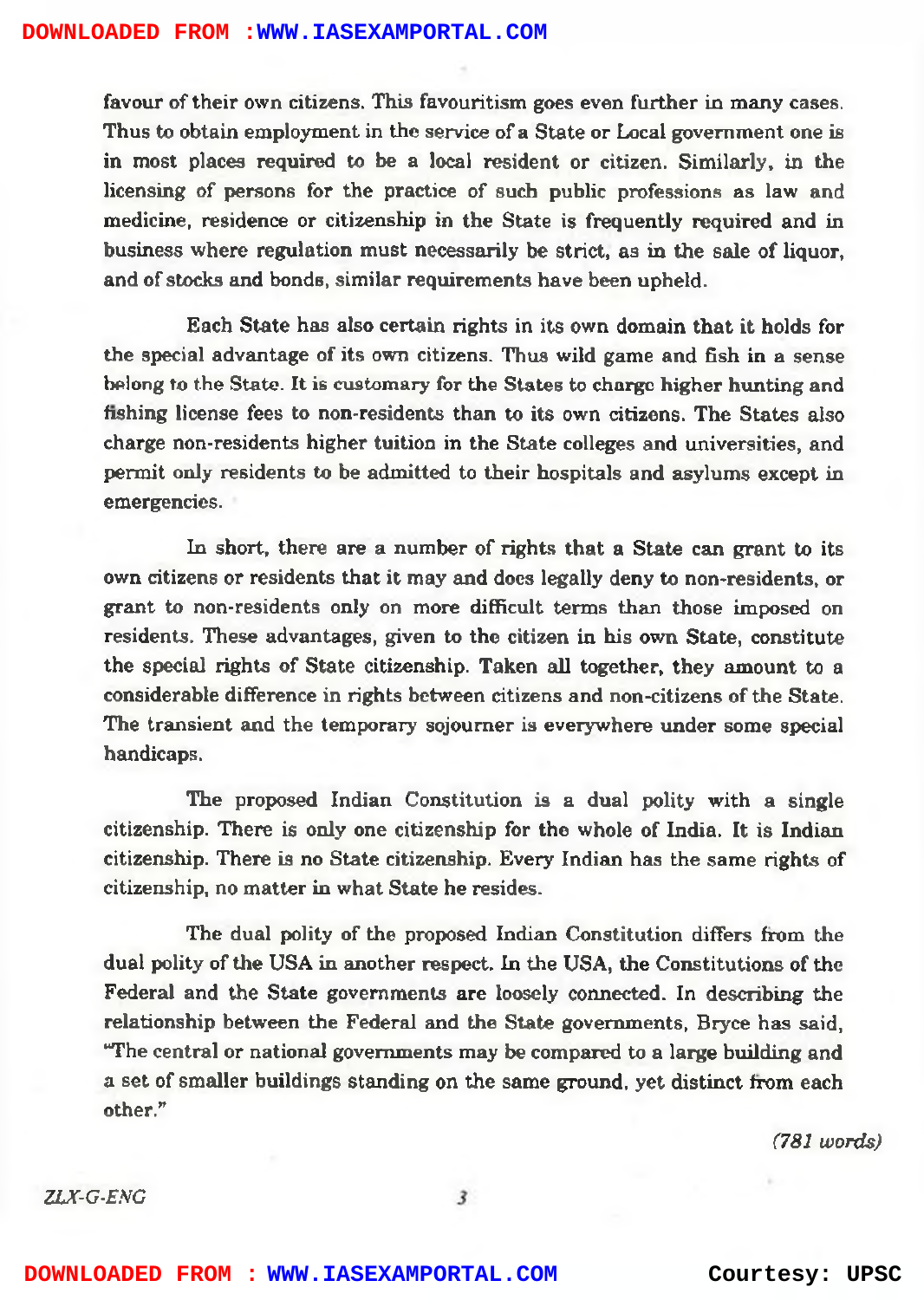# **Q3. Write a paragraph in about 200 words on any** *one* **of the following expressions/statements:** *^0*

- (a) 'Make hay while the sun shines.'
- (b) One swallow does not make a summer.
- (c) Discretion is the better part of valour.
- (d) As you sow, so shall you reap.
- (e) i f winter comes, can spring be far behind.'

**Q4. Use the following words in sentences so as to bring out their meaning clearly. Do not change the form of the word. No credit will be given for a** vague or ambiguous sentence.  $2 \times 5 = 10$ 

- (a) Prefatory
- (b) Ostentatious
- (c) Nemesis
- (d) Expatriate
- (e) Lascivious

**Q5. Use the following idioms and phrasal verbs in sentences so as to bring out their meaning clearly.**  $2 \times 5 = 10$ 

- (a) make away with
- (b) play fast and loose
- (c) set off the hook
- (d) eating humble pie
- (e) square pegs in round holes

*ZLX-G' ESG 4*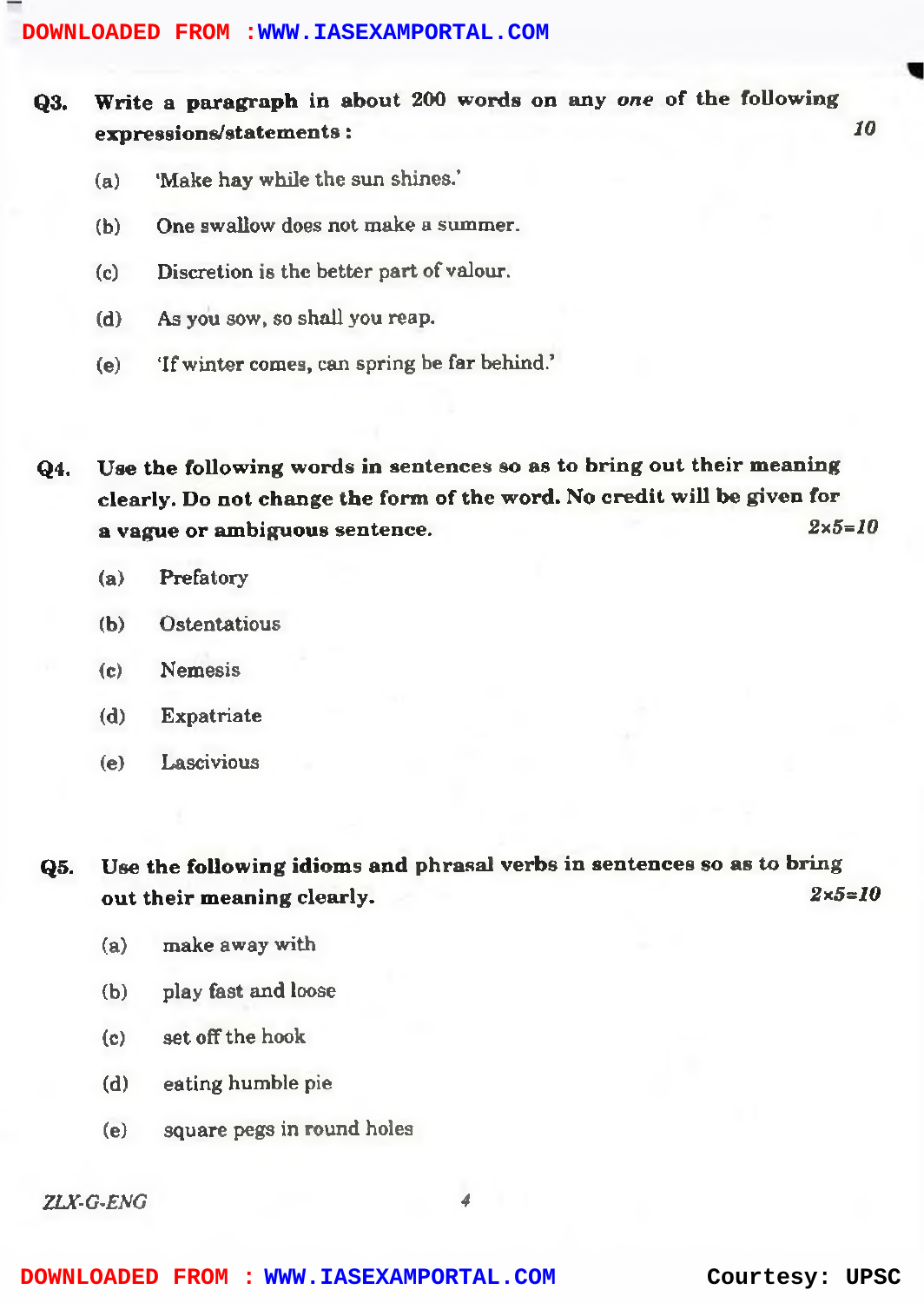#### **[DOWNLOADED FROM : WWW.IASEXAMPORTAL.COM](http://iasexamportal.com/civilservices/)**

## **Q6. Correct the following sentences without changing their meaning. Do not make unnecessary changes in the original sentence :**  $I \times I0=10$

- (a) Shocked of finding an unknown person, the army officer briskly caught hold of him.
- $(b)$  High population growing rate is one of the major reasons of poverty in India.
- (c) He decided to reveal the corruption in his department to the media.
- (d) I would have waited for you at the station if I knew that you would come.
- (e) Although my car is expensive, 1 had a lot of trouble with it.
- (f> He would have lent me some money if he was knowing that I had lost everything.
- (g) No sooner the news reached him than he fainted.
- (h) According to the Census Bureau, India will have a more problem.
- (i) Mr. Misra said that he is doing fine now.
- $(i)$  Non-teaching staffs of the college are agitating for their demands.
- (k) The President of France has left India yesterday.
- (I) Rahul stays with his parents in the Railway quarter.
- (m) He went on committing crime after crime and in spite of my best efforts I could not prevent him from doing so.
- (n) To transport goods by the sea is cheaper than land.
- (o) It is a penal offence bribing a public servant.

#### ZLX-G-ENG